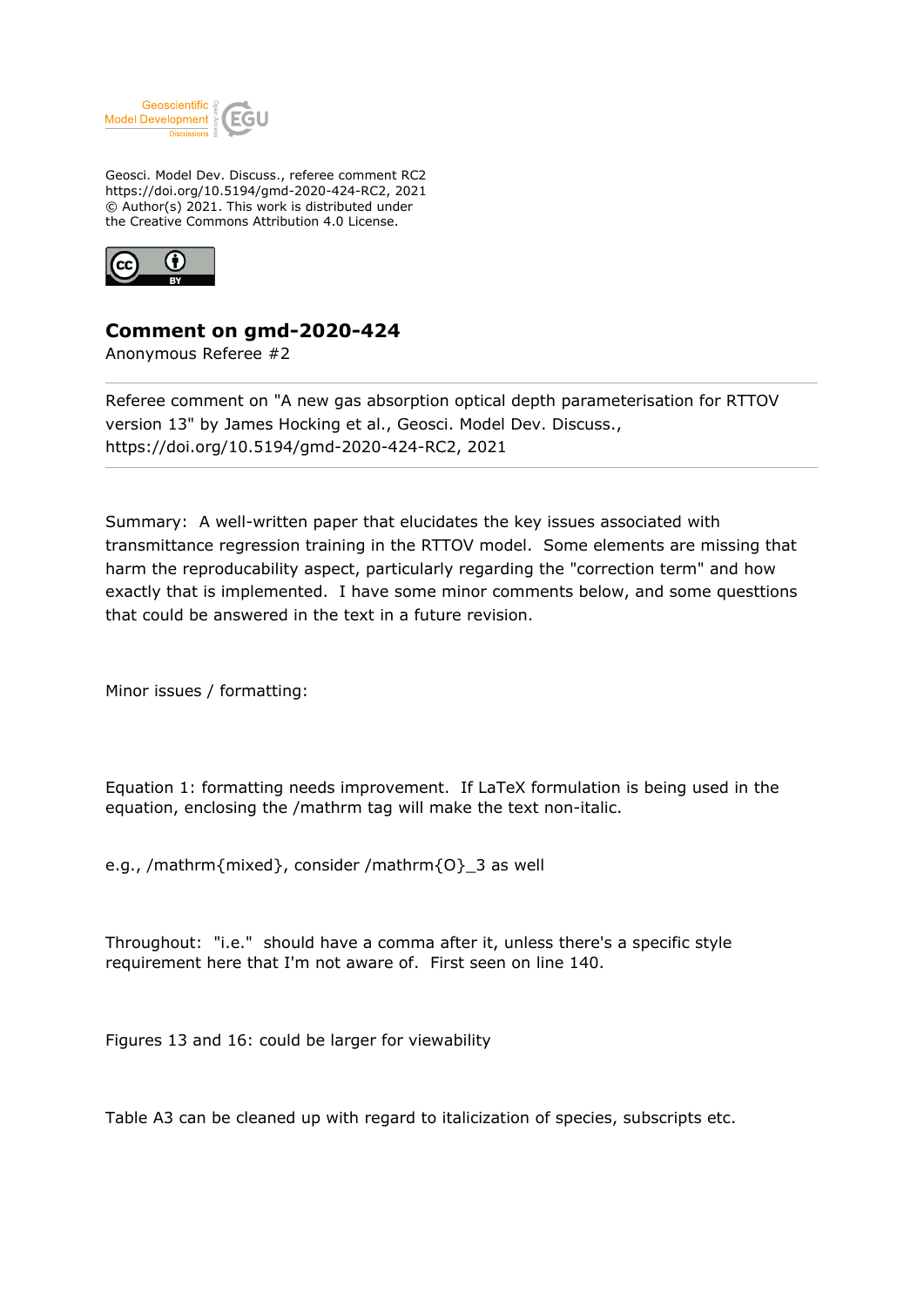Technical elements:

Line 144 - 146:

"Finally, where any individual predicted gas layer optical depth is less than zero, it is set to zero before the correction term regression is computed. Similarly, where the predicted total layer optical depth (including the correction term) is less than zero, this is also set to zero."

Does this "truncation" introduce biases into the regression correction term?

Regarding excluding the Rayleigh scattering calculation from LBLRTM, I wonder how this choice impacts UV channel simulations for future expansions? Seems like it would be potentially preferable to keep the Rayleigh option from LBLRTM on the table as a backup.

Also, Rayleigh scattering has a polarization dependence, which does not seem to be accounted for here.

In the work leading up to figure 1, did you recompute the v7, v9, and v13 predictors for  $CO<sub>2</sub>$  to reflect current values?

Figure 1: A clean read of this figure suggests that v7 predictors perform better than v13 on the whole, with notable exception at 13.36 microns.

Across figures 2-8, the additional noise in the visible / near-IR channels suggests that, perhaps, the correction term is not an adequate approach compared to the V7/V9 methods. i suspect that there's an additional correction that would be needed here, but without knowing the specific coding details, it's impossible to speculate what that might be.

Figure 10,11 really needs a %difference plot to understand the difference in Jacobians, particularly at the upper atmosphere.

Figure 12: Looks like a software package made these plots, so my recommendation may not be easy to incorporate. It looks like the mean difference and the standard deviation difference are approximately the same order of magnitude, it would be nice to see the mean difference also, similar to the standard deviation difference panel. These could both be on that panel, or on a 4th panel.